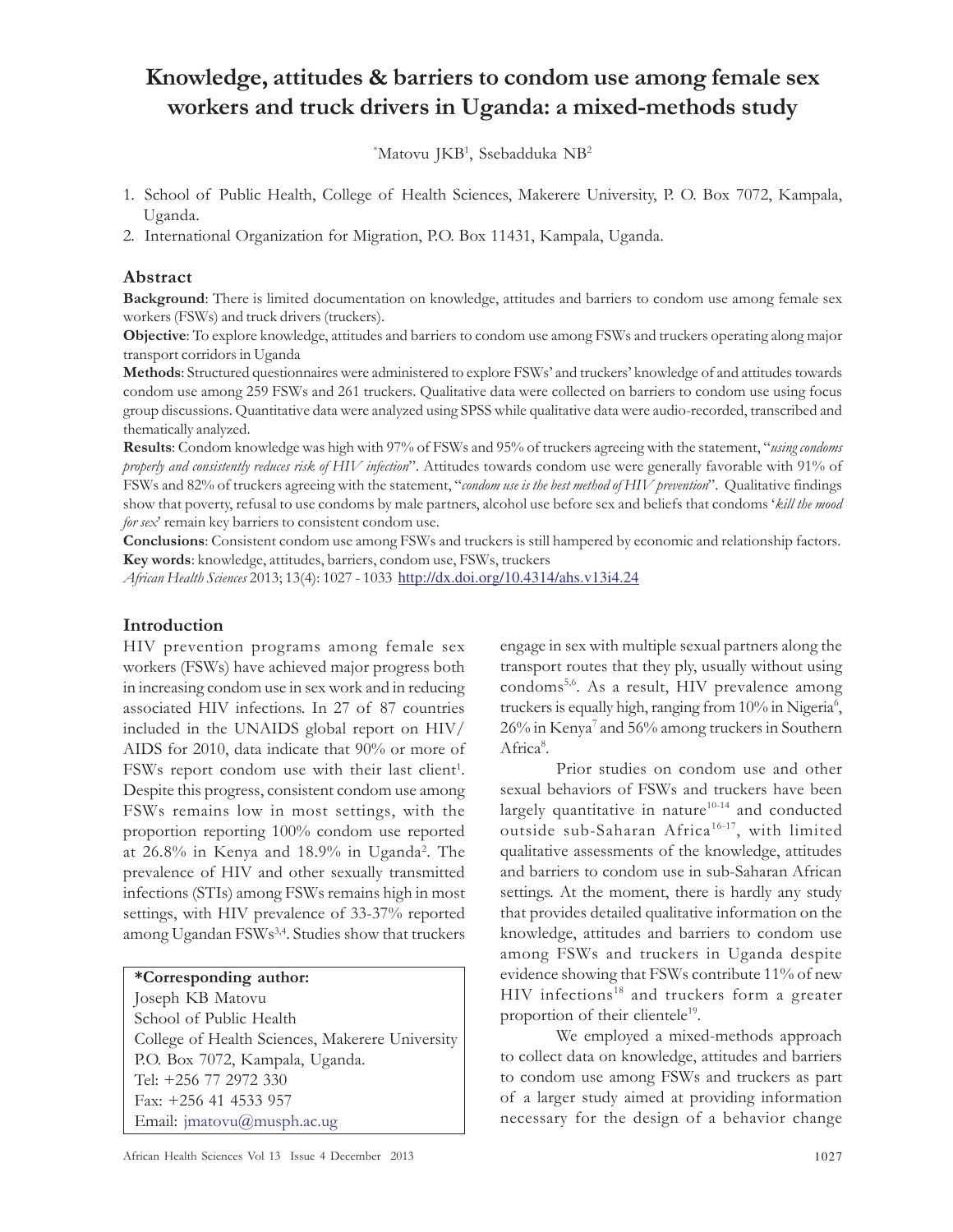communication (BCC) toolkit for use in addressing HIV/STI risk-taking behaviors among FSWs and truckers operating along major transport corridors in Uganda<sup>14</sup>.

# Methods

# Study design

This was a cross-sectional study that employed a mixed-methods approach to data collection, using both qualitative and quantitative methods of data collection.

# Study site

Details about the main study have been described previously<sup>14</sup>. In brief, the study was conducted at 12 hotspots on two major transport corridors (the northern corridor, running from Busia/Malaba on the Uganda-Kenya border to Katuna on the Uganda-Rwanda border; and the Kampala-Bibia transport route that commences from Kampala Capital City to Bibia on the Uganda-South Sudan border) between November – December 2008. A hotspot was defined as an area frequented by female sex workers and truckers and which is usually characterized by high levels of illicit sex<sup>14</sup>. The study protocol was reviewed and approved by a technical working group constituted by the Uganda AIDS Commission and the International Organization for Migration.

# Data collection

Quantitative data was collected as part of a larger study conducted among 261 truckers and 259 FSWs<sup>14</sup>. Participants were identified through local contact persons and linked to the study teams. The local contact persons were members of the community who had regular interaction with FSWs and truckers, or were patrons of bars and other entertainment venues that FSWs and truckers usually frequented. Participants provided written informed consent.

Structured questionnaires were administered to explore FSWs' and truckers' knowledge of condom use as an HIV prevention strategy and attitudes towards condom use for HIV prevention. Questions were stated in form of statements to which participants agreed or disagreed, based on a fivepoint Likert scale ranging from 1=Strong agree to 5=Strongly disagree. These statements included, 'using condoms correctly and consistently reduces the risk of HIV infection', 'condoms have pores through which HIV can pass' and 'condoms kill the mood for sex', among others (Table

1). Quantitative data collection preceded qualitative data collection, based on a QUANT-QUAL priority sequence model suggested by Morgan<sup>20</sup>.

In addition to quantitative data, qualitative data were collected to help the research team to place the quantitative findings into context and also to explain emerging trends in the quantitative data. Qualitative interviews were conducted with selected FSWs and truckers who had not participated in the quantitative survey using focus group discussions (FGDs). Individuals who participated in qualitative data collection were identified using local contact persons as described above. Single-sex FGDs were conducted at agreed venues, separately for truckers and FSWs. Participants gave verbal consent to participate in the qualitative component of the study and permission for the research team to tape-record the sessions which were moderated by a research officer assisted by a note taker. Each FGD was composed of between 8-12 participants.

All FGDs were conducted using an FGD guide that explored pre-determined broad themes including barriers to condom use as an HIV prevention method. FGDs lasted between 1-2 hours. No compensation for time was provided but participants were provided with light snacks during the data collection process. All interviews were audio-taped and transcribed verbatim. Twenty four (24) FGDs were held with 207 individuals (96 truckers and 111 FSWs).

# Data analysis

Quantitative data were entered into MS Excel and analyzed using SPSS version 12. We computed frequencies and percentages pertaining to knowledge of condom use as an HIV prevention strategy and attitudes towards condom use separately for FSWs and truckers. Frequencies and percentages were computed based on each statement read out to the participants. Participants' level of agreement with each statement was categorized as: "Agreed/strongly agreed", "disagreed/strongly disagreed", and "unsure".

Qualitative data were transcribed verbatim and entered into an MS Word processing computer program and thematically analyzed using content analysis techniques. Initially, printed copies of transcribed text were read separately by each author while assigning codes to relevant sections of the transcripts. We then met to compare and discuss any emerging themes, and to decide which of these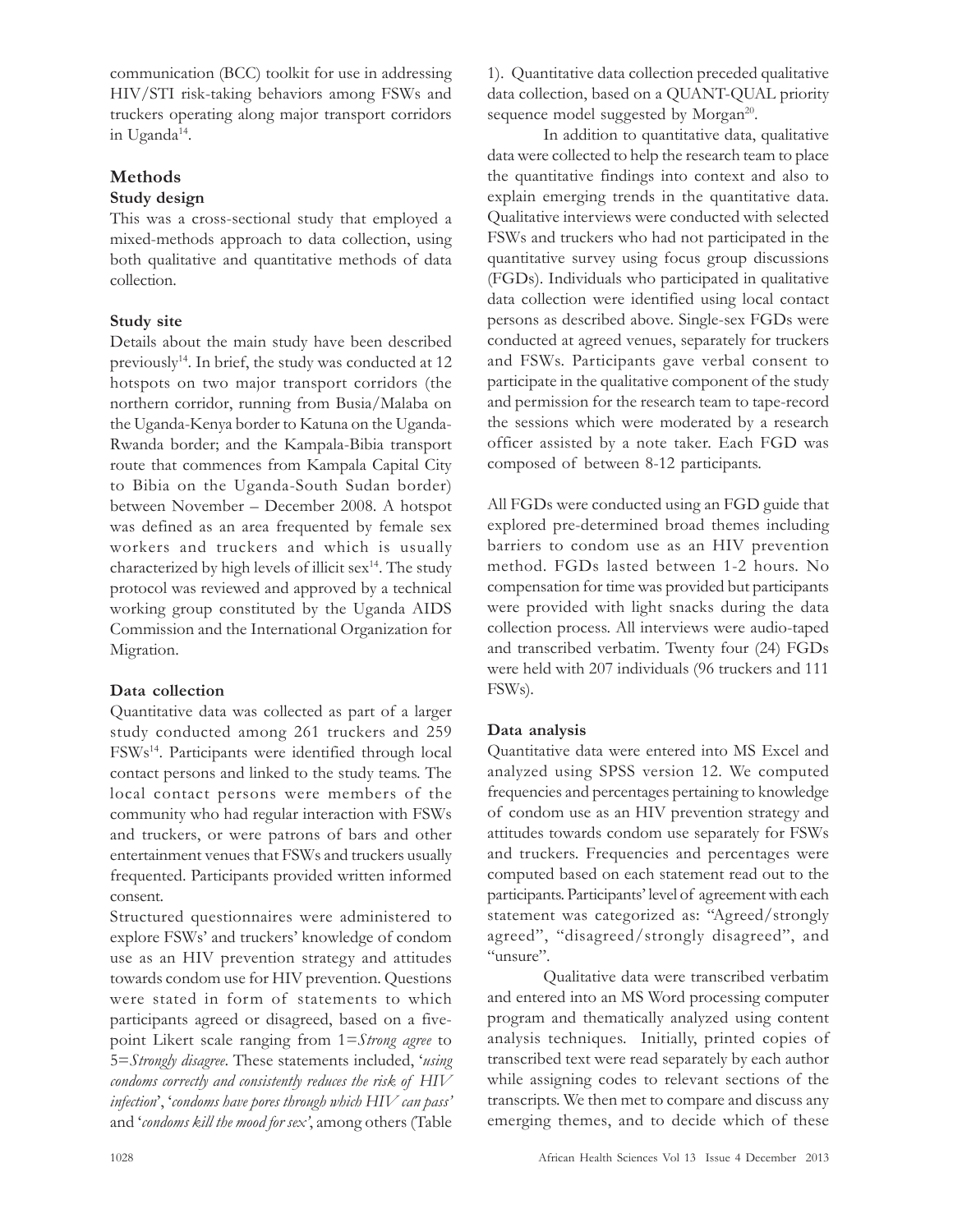themes should be considered for detailed analyses. This process continued until no new themes emerged. After the initial coding, we generated a list of relevant themes (i.e. poverty, refusal to use condoms by sexual partners, alcohol use before sex, and condoms kill the mood for sex) that guided additional analyses. Using an MS Word processing computer program, we located all pre-coded sections of printed transcripts that pertained to each theme, copied and pasted them on a separate page, and grouped them under relevant themes in preparation for paper writing.

#### Results

Two hundred fifty nine FSWs and 261 truckers were interviewed for this study. FSWs were generally younger (73% of FSWs were aged <30 years as opposed to 31.1% of truckers), unmarried (52% of FSWs were divorced/separated/widowed as opposed to <10% of truckers) and uneducated (36% of FSWs had secondary or higher education as opposed to 56.4% of truckers) compared to truckers. Ninety seven per cent of FSWs and 53% of truckers were Ugandans.

### Knowledge of condom use as an HIV prevention strategy

Knowledge of condom use as an HIV prevention strategy was high. Nearly all FSWs (97%) and truckers (95%) agreed with the statement, "using condoms correctly and consistently reduces the risk of HIV infection" (table 1). In addition, seventy per cent of FSWs and 72.4% of truckers disagreed/strongly disagreed with the statement, "condoms have pores through which HIV

can pass". However, up to 30% of both FSWs and truckers were unsure or agreed/strongly agreed with the statement that condoms have pores through which HIV can pass.

#### Attitudes towards condom use

Attitudes towards condom use were generally favorable with 91% of FSWs and 82% of truckers agreeing with the statement, "condom use is the best method for HIV prevention". However, one-third of truckers (34%) and 28% of FSWs agreed/strongly agreed with the statement, "condoms kill the mood for sex". In addition, 18.4% of truckers and 6.6% of FSWs agreed/strongly agreed with the statement, "I don't like to use condoms myself".

#### Barriers to condom use

Our findings show that poverty, male partner refusal to use a condom, alcohol use before sex, and beliefs that condom use kills the mood for sex remain key barriers to consistent condom use among FSWs and truckers. Poverty was manifested as 'lack of money' to "look after my family" or meet one's basic needs, including food. Poverty was cited as a driving force for FSWs to engage in unprotected sex for money even in situations where they knew that they would acquire HIV or other STIs in the process ("I don't mind if he kills me"). The need for survival overrode the normative expectation that a woman in her menses should not have sex during this period. The following quotations illustrate the aspect of poverty and its effect on condom use:

> "…you could be in a bad situation yet you are sick and on medication. At the same time you may not

| <b>Statement</b>           | $FSW (n=259)$            |                |                                   | Truckers $(n=261)$       |                 |               |
|----------------------------|--------------------------|----------------|-----------------------------------|--------------------------|-----------------|---------------|
|                            | Agree/                   | Disagree/      | Unsure $\left(\frac{0}{0}\right)$ | Agree/                   | Disagree/       | Unsure $(\%)$ |
|                            | Strongly<br>agree $(\%)$ | Strongly       |                                   | Strongly<br>agree $(\%)$ | Strongly        |               |
|                            |                          | disagree $(\%$ |                                   |                          | disagree $(\%)$ |               |
| Condoms have pores         | 16.6                     | 70.2           | 13.2                              | 11.5                     | 72.4            | 16.1          |
| through which HIV can pass |                          |                |                                   |                          |                 |               |
| Using condoms properly     | 96.5                     | 2.7            | 0.8                               | 95.0                     | 3.8             | 1.1           |
| and consistently reduces   |                          |                |                                   |                          |                 |               |
| risk of HIV infection      |                          |                |                                   |                          |                 |               |
| Condom use is the best     | 91.1                     | 8.1            | 0.8                               | 82.0                     | 14.9            | 3.1           |
| method of HIV prevention   |                          |                |                                   |                          |                 |               |
| Condoms kill the mood      | 28.3                     | 66.7           | 5.0                               | 34.1                     | 57.9            | 8.0           |
| for sex                    |                          |                |                                   |                          |                 |               |
| I don't like to use cond-  | 6.6                      | 93.0           | 0.4                               | 18.4                     | 80.8            | 0.8           |
| oms myself                 |                          |                |                                   |                          |                 |               |

#### Table 1: Knowledge of and attitudes towards condom use among truckers and FSWs

African Health Sciences Vol 13 Issue 4 December 2013 1029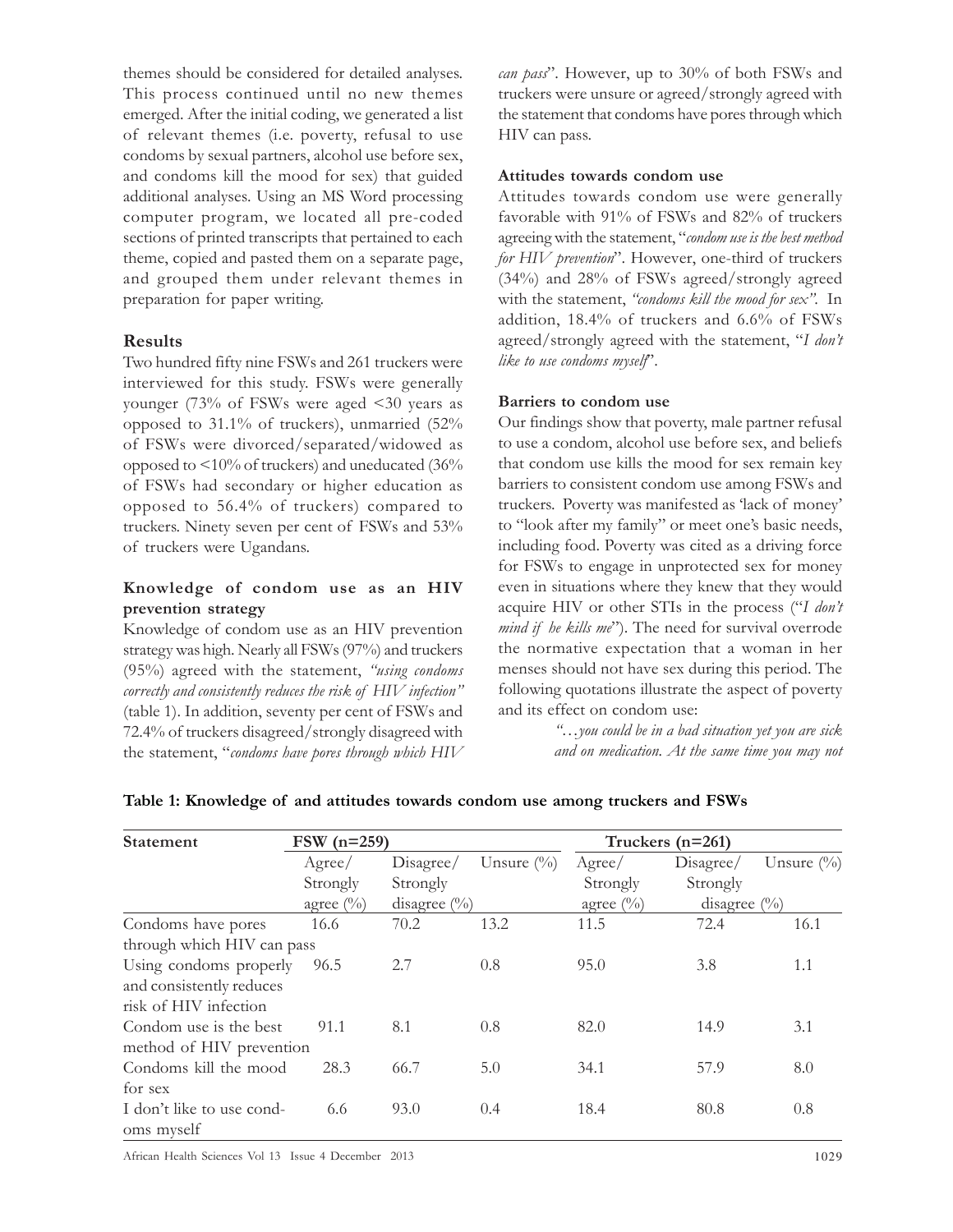have anything to eat… you look for a man who can help you. Then that man will give you conditions… if you are going to have sex with him with a condom he will give you Uganda Shillings (UGX) 2,000/  $=$ , then he says that if it is without a condom he will give you  $20,000/$  =. Because you can't help yourself, there is no way you can leave UGX  $20,000/$  = and go for UGX 2,000/ = " (FSWs, Malaba)

"…the only reason why they do it is because of poverty. Most of us here are using family planning [pills], so you find that one can spend two weeks bleeding; without anything to eat, what do you expect? You go, and have sex for money. When a man sees blood on the sheets after intercourse, you also pretend as if you didn't know or as if the periods have only started from that point" (FSWs, Lukaya)

FSWs indicated that male partners normally give excuses for not using condoms; citing failure to maintain an erection when they put on condoms, while truckers cited the need to "please the lower part of the body" as one of the reasons why they normally don't like to use condoms, as indicated in the following quotations:

> "Most men refuse to use condoms. He may even send you to buy a condom, or even put two packets  $[of\text{condoms}]$  on the table to assure that he is going to use condoms. But when you reach the room, he locks the door and keeps the keys—and then asks: 'what does the condom mean?'" (FSWs, Lukaya)

> "…you drive a vehicle from here up to Sudan, there are many potholes, they hit you  $\ldots$  if you are back to Malaba, there is need to make your lower body happy because you have been sitting for a long time and the vehicle has over hit you in the potholes…the moment you get a woman you don't want to use a condom" (Truckers, Malaba)

FSWs and truckers are regular patrons at drinking places, including bars and hotels. Alcohol consumption, particularly before sex, impairs one's judgment with regard to having protected sex, resulting in many instances of no or inconsistent condom use. Truckers reasoned that the sexual stimulation that alcohol arouses ("all you think about is sex and whichever woman crosses your way, you don't care") and the presence of female bar tenders who dress provocatively, probably to lure them into having sex

with them, makes them (truckers) engage in unprotected sex following alcohol consumption:

"What I have noticed is that most of us truckers take alcohol as a way of spending our leisure time. When we get drunk, we start thinking about sex... You cannot even think about a condom when you are drunk. All you think about is sex and whichever woman crosses your way, you do not care" (Truckers, Ruti)

"The first thing is alcohol, every time a man gets drunk, he does not remember anything about the condom… The dressing of the ladies who work in the bars and restaurants do attract men and if the men are drunk they forget to put on condoms" (Truckers, Malaba)

As indicated in Table 1, one-third of both FSWs and truckers agreed with the statement that condoms can 'kill the mood for sex'. This aspect was confirmed by both truckers and FSWs when it was subjected to qualitative inquiry:

> "…for me the condom is not good. It kills the mood for sex. I don't want it completely. I use a condom just to protect myself from HIV and STI but I don't enjoy sex with a condom. It is like a telephone call, you don't see the other person [receiving the call] physically but you keep talking." (Truckers, Lukaya)

> "It [condom use] kills the appetite, you become dry…say for four customers, two you have the mood, for the other two, it is just the money... you have no mood" (FSWs, Lugazi)

## **Discussion**

In this study of condom knowledge, attitudes and barriers to condom use among FSWs and truckers in Uganda, we found that 97% of FSWs and 95% of truckers agreed with the statement, 'using condoms properly and consistently reduces the risk of HIV infection' while 93% of FSWs and 81% of truckers disagreed with the statement, 'I don't like to use condoms myself. These findings suggest high levels of knowledge about condom use as an HIV prevention strategy and favorable attitudes towards condom use for HIV prevention. However, consistent condom use among FSWs and truckers is  $low<sup>14</sup>$ , and this is largely explained by economic and relationship factors including poverty, refusal by male partners to use condoms, alcohol use before sex and beliefs that condoms kill the mood for sex. These barriers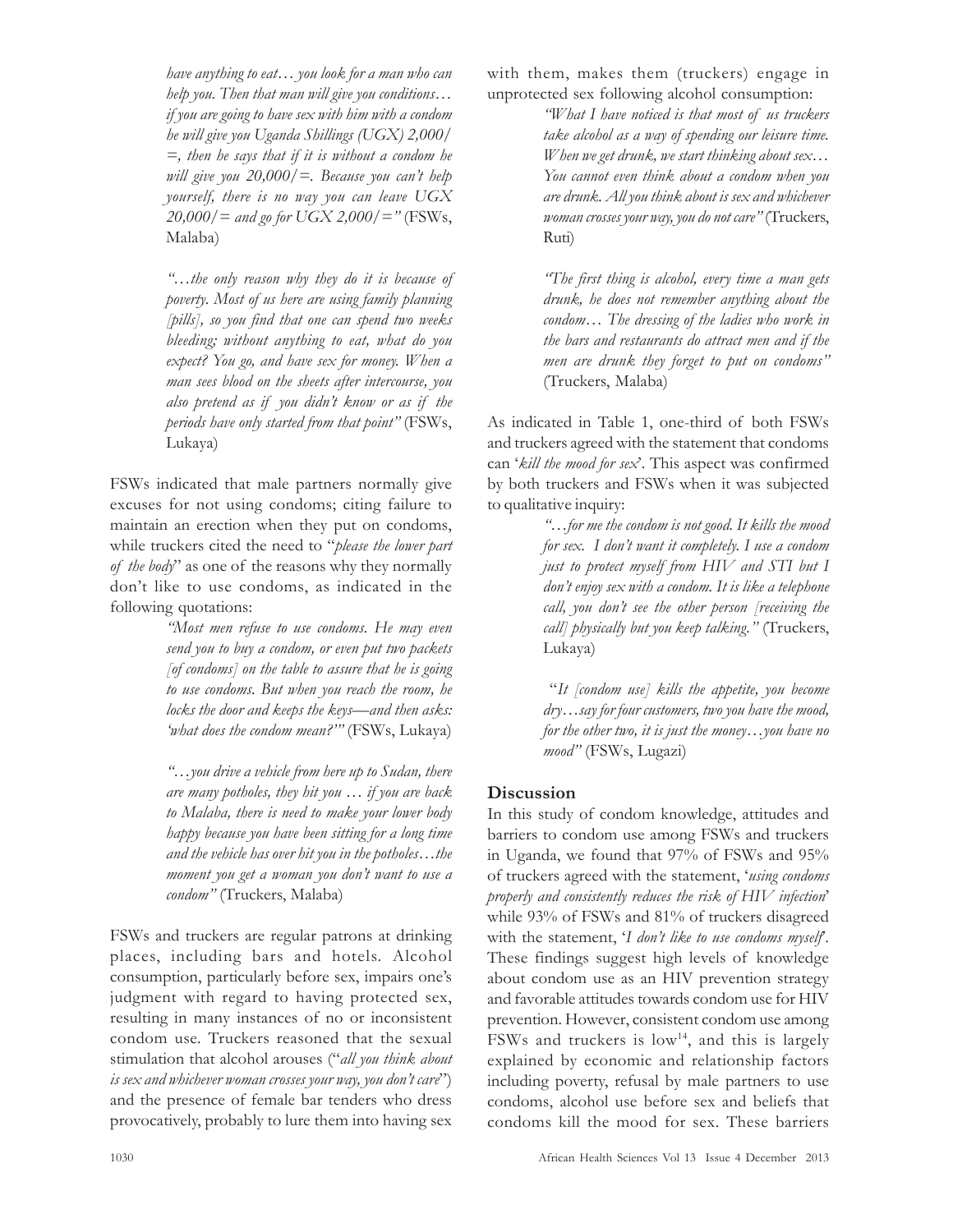continue to hamper effective use of condoms for HIV prevention, and explain why, despite high levels of knowledge of condom use as an HIV prevention strategy, both FSWs and truckers continue to engage in unprotected sex<sup>21</sup>.

Previous studies have identified a number of factors that affect condom use among female sex workers. In a study of the perceptions and experiences of FSWs in Namibia, Fitzgerald-Husek et al.<sup>22</sup> found that condom use prospects depended on the level of intimacy with partner, and the woman's financial standing at the time, among other factors. A study in Kinshasa found that about a quarter of sex workers reported having unprotected sex for extra money, charging up to 3.5 times more for unprotected sex<sup>23</sup>. In Pretoria, South Africa, about half the sex workers reported having been too intoxicated by recreational drugs to negotiate condom use<sup>24</sup>. These findings suggest a need for providing economic alternatives for women who are engaged in sex work so as to increase their economic independence and reduce their dependence on men for money.

We found that while FSWs may want to use condoms for protection against HIV and other STIs, sometimes, their wishes are thwarted by men's refusal to use condoms. Similar findings have been reported elsewhere. In a study in Ghana, women cited client refusal (73%) and client brutality (43%) as reasons for not using condoms<sup>25</sup>. About one in five sex workers in Antananarivo, Madagascar, reported that in the past month they had wanted a client to use a condom but were too afraid to ask<sup>26</sup>. Nearly three quarters of sex workers in that study also reported having had sex with a client who refused their request for condom use, and few believed that their co-workers would decline a client who rejected condoms<sup>26</sup>. These findings suggest a need to promote the use of female condoms that women can resort to in the event that their male partners refuse to use [male] condoms<sup>27</sup>.

Our findings further show that alcohol use before sex can increase FSWs' and truckers' engagement in unprotected sex. Similar findings have been reported elsewhere<sup>15-17</sup>. In a study conducted among 454 establishment-based female sex workers in Guangxi, China, Wang et al.<sup>15</sup> found that alcohol use was associated with unprotected sex and increased risk of STIs. In another study of alcohol use and sexual risk behaviors among 211 HIV-positive female sex workers and 205 HIV-positive male clients of FSWs in India, Samet et al.<sup>16</sup> found that men's use of alcohol was significantly associated with inconsistent condom use in the past year. Collectively, these findings suggest that both FSWs and truckers remain at an elevated risk of HIV and STI infections, calling for interventions aimed at reducing their vulnerability by addressing identified barriers<sup>17,28</sup>.

Our study had some limitations that are worth noting. We conducted this study as part of a large formative study aimed at generating data needed for designing a BCC toolkit for implementing partners along transport corridors in Uganda. Thus, the qualitative component of the study was done as an additional data collection strategy rather than an independent qualitative study. Nevertheless, qualitative findings provided additional information that was necessary in designing a BCC toolkit for implementing partners along major transport corridors which is currently under use in Uganda.

Also, since participants were selected using local contact persons, it is likely that these contact persons mobilized and successfully invited people who were more known to them than those who were not. If this was the case, our ability to explore FSWs' and truckers' perspectives from across different categories of FSWs and truckers would be limited as well as our ability to generalize the findings to all truckers and FSWs in Uganda. However, since qualitative findings tend to be bound by context and time<sup>29</sup>, even if these findings may lack external generalizability, they can still be applicable within the settings studied. It is therefore likely that our findings on knowledge, attitudes and practices with regard to condom use can be extended to other trucking and FSW populations in Uganda.

## Conclusion

Our findings suggest that while FSWs and truckers are knowledgeable about condoms as an HIV prevention method and have favorable attitudes towards their use, economic and relationship factors continue to hamper consistent condom use among these populations. These findings suggest a need for interventions that address condom use barriers as well as improve economic independence of FSWs as part of condom promotional efforts in Uganda.

#### Acknowledgements

We would like to acknowledge the support received from the International Organization for Migration in funding and executing the main study from which this paper has been extracted.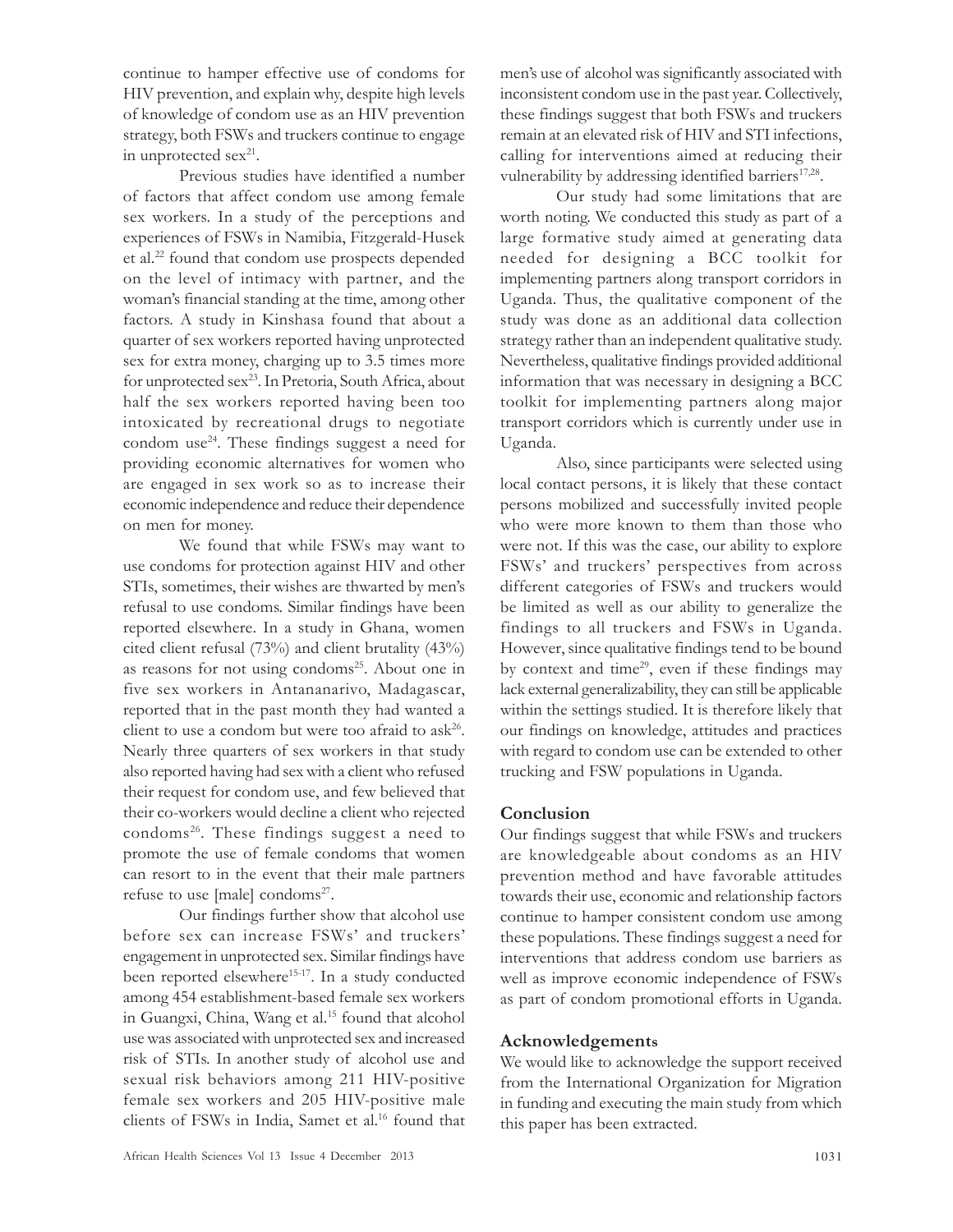## Conflict of interest

One of the authors (BNS) works with the institution that funded the study.

## References

- 1. UNAIDS (2010). Global Report. UNAIDS Report on the Global AIDS Epidemic. Available at: http://www.unaids.org/ documents/20101123\_globalreport\_em.pdf. (Accessed on 11 September, 2012)
- 2. Morris CN, Morris SR, Ferguson AG. Sexual behavior of female sex workers and access to condoms in Kenya and Uganda on the Trans-Africa highway. AIDS and Behavior 2009; 13(5): 860-865
- 3. The Crane Survey Report. High risk group surveys conducted in 2008/09, Kampala, Uganda: 2010
- 4. Vandepitte J, Bukenya J, Weiss H, Nakubulwa S, Francis SC, Hughes P, et al. HIV and other sexually transmitted infections in a cohort of women involved in high-risk sexual behaviour in Kampala, Uganda. Sexually Transmitted Diseases 2011; 38(4): 1-8
- 5. Morris CN, Ferguson AG. Estimation of the sexual transmission of HIV in Kenya and
- Uganda on the trans-Africa highway: the continuing role for prevention in high risk groups. Sexually Transmitted Infections 2006; 82: 368-371
- 6. Azuonwu O, Erhabor O, Frank-Peterside N: HIV infection in long-distance truck drivers in a low income setting in the Niger Delta of Nigeria. Journal of Community Health 2011; 36(4):583-587
- 7. Mbugua GG, Muthami LN, Mutura CW, Oogo SA, Waiyaki PG, et al.: Epidemiology of HIV infection among long distance truckers in Kenya. East African Medical Journal 1995; 72(8): 515- 518.
- 8. Ramjee G, Gouws E: Prevalence of HIV among truckers visiting sex workers in KwaZulu-Natal, South Africa. Sexually Transmitted Diseases 2002; 29: 44-49
- 9. Morris CN, Ferguson AG. Sexual and treatmentseeking behavior for sexually transmitted infection in long-distance transport workers of East Africa. Sexually Transmitted Infections 2007; 83: 242-245
- 10. Pandey A, Benara SK, Roy N, Sahu D, Thomas M, et al. Risk behavior, sexually transmitted infections and HIV among long-distance truck drivers: a cross-sectional survey along national

highways in India. AIDS 2008; 22(Suppl 5): S81- 90

- 11. Hooks C, Silué S: Transporting HIV Prevention across borders: The HIVAIDS project for the Abidjan – Lagos Corridor. HIV/AIDS in Africa – Getting Results brief. 2009. Available at: http://siteresources.worldbank.org/ INTHIVAIDS/Resour ces/375798- 1132695455908/GRALCO.pdf. (Accessed 23 June, 2012).
- 12. Morris CN, Ferguson AG. Estimation of the sexual transmission of HIV in Kenya and Uganda on the Trans-Africa highway: the continuing role for prevention in high risk groups. Sexually Transmitted Infections 2006; 82(5): 368- 71
- 13. Pandey A, Mishra RM, Sahu D, Benara SK, Sengupta U, et al. Heading towards the Safer Highways: an assessment of the Avahan prevention program among long-distance truck drivers in Uganda. BMC Public Health 2011; 11(Suppl 6): S15.
- 14. Matovu JK, Ssebadduka BN. Sexual Risk Behaviors, Condom Use and STI Treatment Seeking Behaviors among Female Sex Workers and Truck Drivers in Uganda. International Journal of STD & AIDS 2012; 23(4): 267-73.
- 15. Wang B, Li X, Stanton B, Zhang L, Fang X. Alcohol use, unprotected sex and sexually transmitted infections among female sex workers in China. Sexually Transmitted Diseases 2010; 37(10): 629-36.
- 16. Samet JH, Pace CA, Cheng DM, Coleman S, Bridden C, et al. Alcohol use and sex risk behaviours among HIV-infected female sex workers (FSWs) and HIV-infected male clients of FSWs in India. AIDS & Behavior 2010; 14(Suppl. 1): S74-83
- 17. Witte SS, Batsukh A, Chang M. Sexual risk behaviours, alcohol use and intimate partner violence among sex workers in Mongolia: implications for HIV prevention intervention development. Journal of Prevention & Intervention in the Community 2010; 38(2): 89-103
- 18. Uganda AIDS Commission, UNAIDS. Uganda HIV Prevention Response and Modes of Transmission Analysis. Kampala, Uganda; 2009 Mar 10.
- 19. Ferguson A, Kriitmaa K. HIV hot-spot mapping and situational analysis along the Kampala-Juba transport route. International Organization for Migration. Kampala, Uganda: May 2008